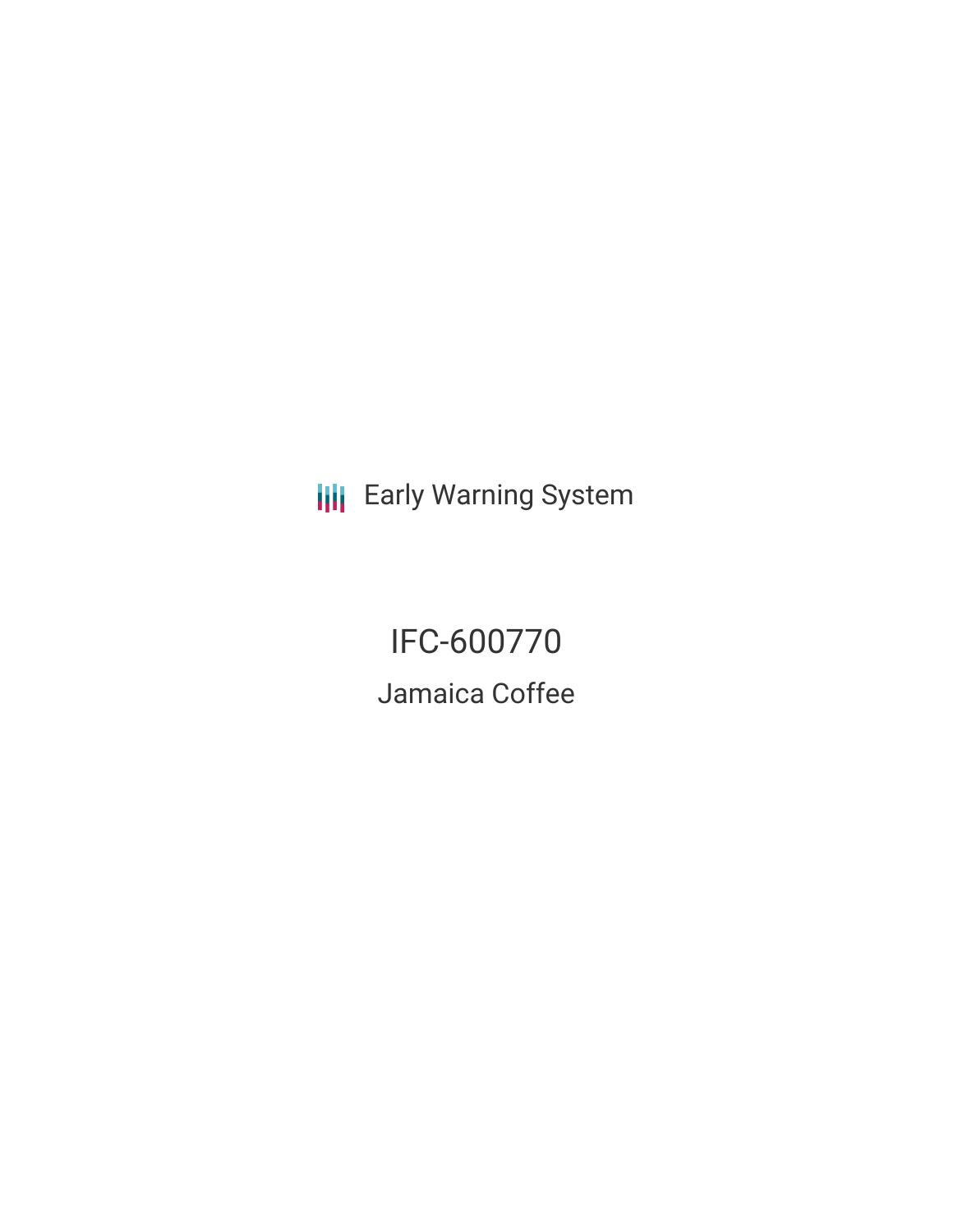

## **Quick Facts**

| <b>Countries</b>              | Jamaica                                                             |
|-------------------------------|---------------------------------------------------------------------|
| <b>Financial Institutions</b> | International Finance Corporation (IFC)                             |
| <b>Status</b>                 | Active                                                              |
| <b>Bank Risk Rating</b>       |                                                                     |
| <b>Voting Date</b>            | 2015-01-12                                                          |
| <b>Borrower</b>               | Jamaican Coffee Firms                                               |
| <b>Sectors</b>                | Agriculture and Forestry, Industry and Trade, Technical Cooperation |
| <b>Project Cost (USD)</b>     | $$0.56$ million                                                     |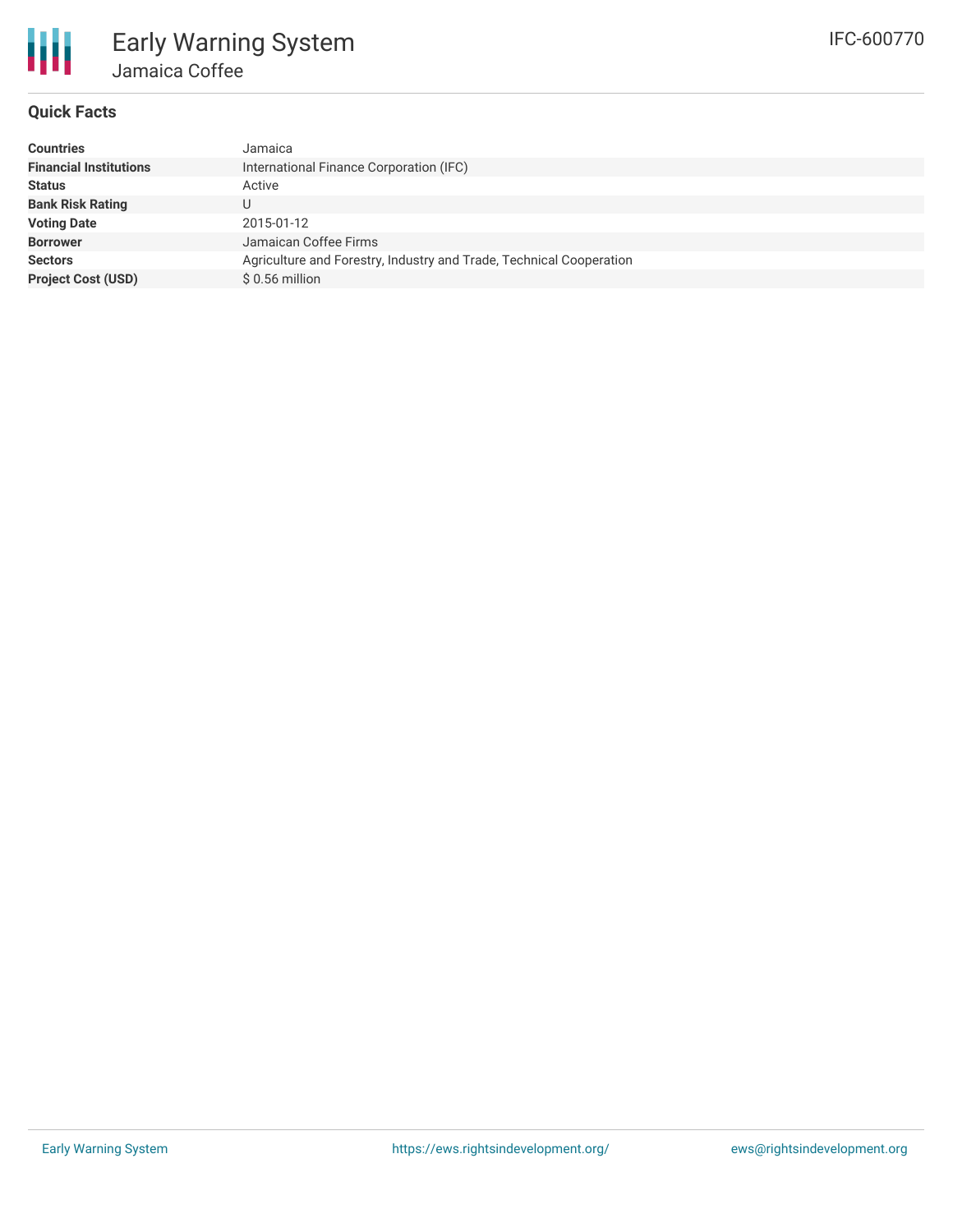

## **Project Description**

This project funds technical cooperation between the International Finance Corporation and coffee firms in Jamaica to implement a proposed action plan to reverse the declining trend of farm productivity and preserve/reinforce Jamaicas reputation of premium coffee.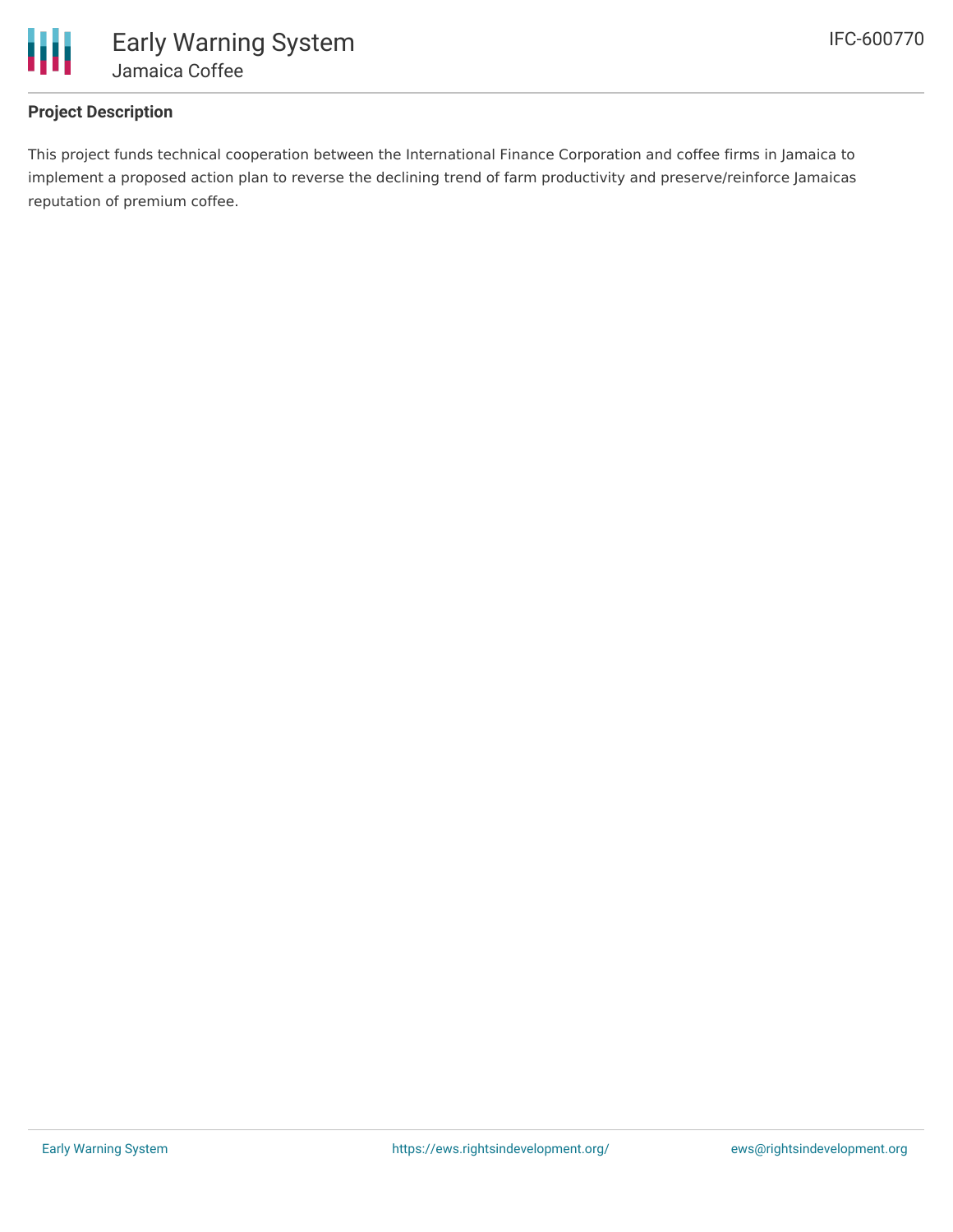

## **Investment Description**

• International Finance Corporation (IFC)